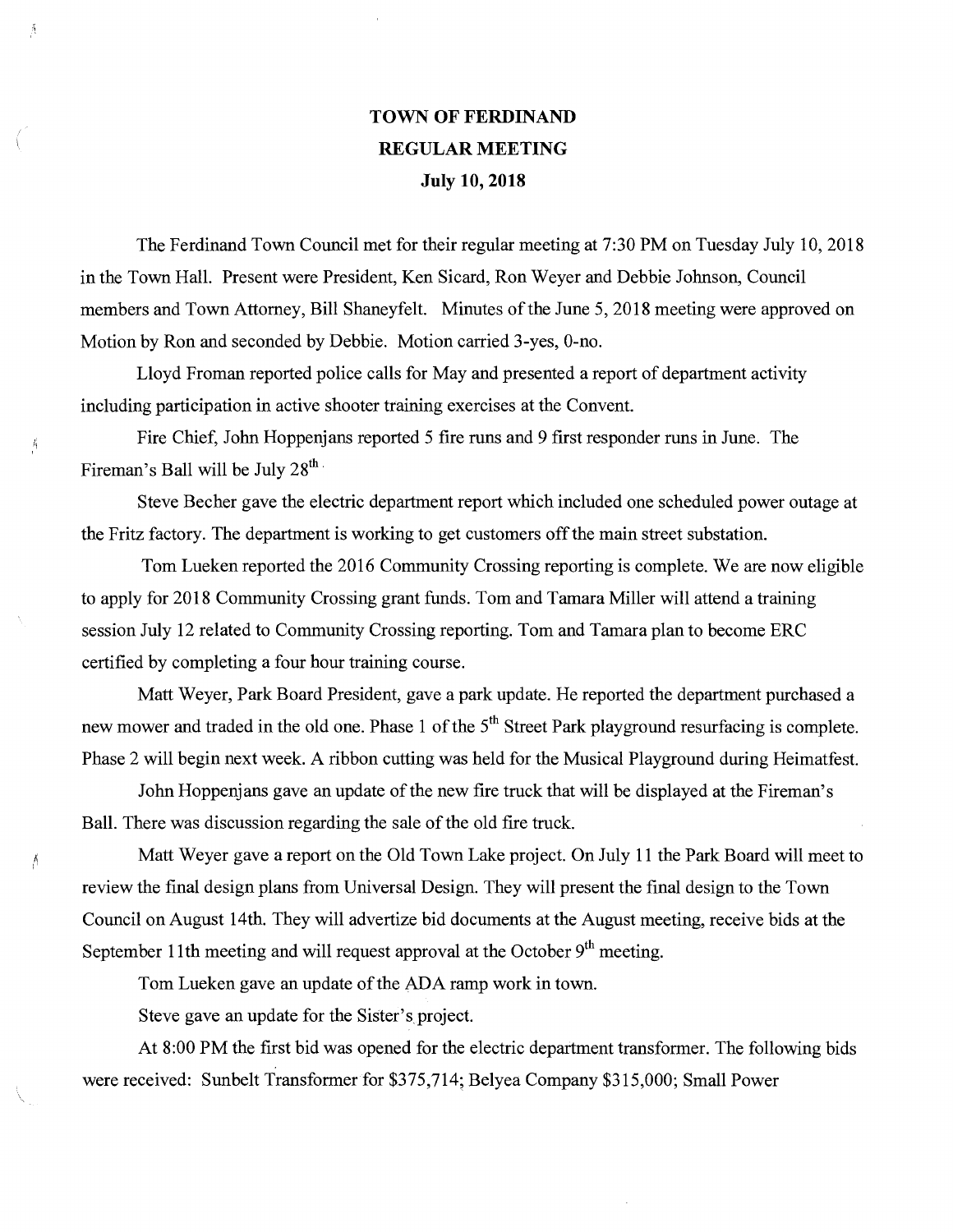Transformer \$366,900; Belyea Company \$297,000 (refurbished); Pennsylvania Transformer Technology \$288,584; and OTC \$291,974. Ron, Steve and Alpha Engineering will review the bids. Ron will reach out to Alpha to ensure they received all bids.

A motion was made by Ron to call a special meeting of the Town Council on July 25, 6 PM to award the contract for the Electric Substation Transformer. The motion was seconded by Deb. Motion passed 3-0.

There being no discussion regarding the Annexation Hearing, a motion was made by Deb to close the Hearing and seconded by Ron. Motion passed 3-0. The Ordinance 18-07, An Ordinance Annexing Certain Contiguous Territory To The Town of Ferdinand, Indiana, will be approved at the July 25, 2018 meeting.

Steve and Ron gave an update of the substation transformer project. They have located a back-up substation at a very reasonable price and are working out details.

A motion was made by Deb to schedule the budget meeting of the Town Council for August 1<sup>st</sup>, 2018 at 6 AM. The motion was seconded by Ron. Motion passed 3-0.

Ken Sicard reported that an Emergency Response and Maintenance Plan must be set in place for the Old Town Lake Dam in order to acquire insurance coverage. The plan is being prepared.

Regular claims in the amounts of \$189,078.93 and \$2,419,017.04 were approved to pay on Motion by Deb and seconded by Ron. Motion carried to pay regular claims 3-0.

There being no discussion regarding the Water Ordinance, at 8:30 PM a Motion was made by Ron to close the Water Hearing. It was seconded by Deb. Motion passed 3-0.

A motion was made by Deb to approve Ordinance 18-08 Amending the Schedule of Rates and Charges for Use of and Charges for the Use of and Services Rendered by the Municipal Water Utility of the Town of Ferdinand related to Hydrant Rent. The rate is \$184.61 per hydrant. It was seconded by Ron. The motion passed 3-0.

There being no discussion, at 8:45 PM a Motion was made by Deb to close the Knu Tax Abatement Hearing. Motion was seconded by Ron. Motion passed 3-0.

A motion was made by Deb to adopt Resolution TA-16-2W allowing relief to Knu, LLC to allow a late filing of the compliance reporting related to tax abatement that was due May 15, 2018. The Motion was seconded by Ron. Motion passed 3-0.

The council will meet again in special session Wednesday, July 25 at 6 PM and regular session on Tuesday, August 14, 2018 at 7:30 PM. There will be a budget meeting August 1<sup>st</sup> at 6:00 AM. The

Á

Ã

 $\lambda$